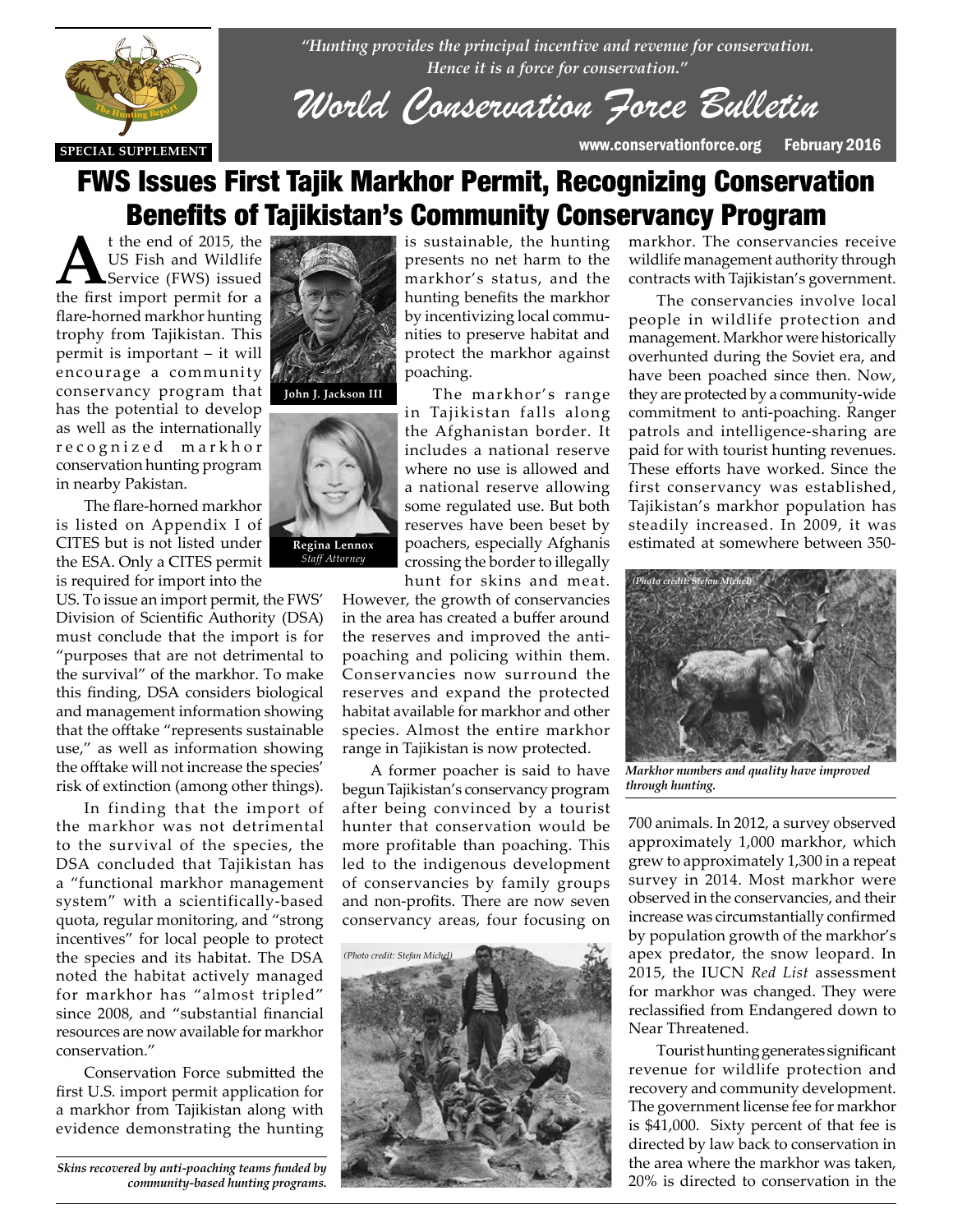#### *World Conservation Force Bulletin*

region, and 20% goes to a national conservation fund. This is significant money in a country where the average monthly wage is approximately \$170.

The conservancies keep the difference between the hunt price and license fee, minus expenses, and reinvest it in their operations, anti-poaching, and village infrastructure building. Funds from markhor hunting were used to rehabilitate a village water supply, build sporting facilities, and purchase medicine for a clinic. In addition, the conservancies create some ranger and camp jobs in a poor area without a lot of other options. The benefits to people spill over to the markhor, as evident by its population growth.

In 2014, the "project" which coordinates the conservancies received the CIC's Markhor Award, in recognition of the program's community engagement and conservation successes. Namibia's Minister of Environment and Tourism presented the award because Namibia's community conservancy program was the prior recipient. Gerhard Damm of Conservation Force Board and President of CIC's Scientific Division initiated our

project in Tajikistan, Tajikistan Markhor Initiative.

The positive impacts of hunting have also caused political change in Tajikistan. On June 24, 2015, Parliament ratified the country's accession to CITES, and the accession paperwork is almost (if not already) complete. That is a step forward, and perhaps will pave the way for a future markhor resolution like the CITES resolution authorizing exports of markhor trophies from Pakistan.

Conservation hunting of markhor in Tajikistan is relatively unknown but it is a strong example of what hunting can do. The local people's interest in attracting tourist hunters essentially saved the species. The markhor were declining, and now they are recovering. Endangered snow leopard and other highly vulnerable species like the urial also benefit from protected habitat and anti-poaching. There are no other options for wildlife here, no phototourism. So without the community's dedication to wildlife, it could (and likely would) disappear. This is one more conservation success in the hunting world's long track record.

### Polar Bear Five-Year Status Review – Perhaps a Chance to Reevaluate the Threatened Listing

In October, US Fish & Wildlife Service (FWS) initiated a (belated) five-year status review of the polar bear, which was listed as threatened in n October, US Fish & Wildlife Service (FWS) initiated a (belated) five-year status review of the polar 2008, primarily due to concern about the long-term impacts on polar bear populations of sea-ice loss caused by global climate warming.

On December 14, Conservation Force submitted detailed information available since the listing, and suggested that FWS should re-evaluate the threatened status of polar bear and consider delisting. Our comment included over 50 attachments and made the following, well-supported points, in line with the four main factors FWS considers in making a listing determination.

First, we submitted newly available information showing that the global polar bear population is stable or increasing since 2008. We submitted the 2015 IUCN *Red List* assessment, which calls into question the model FWS used in finding the polar bear threatened.

The new *Red List* assessment raised the global population estimate for polar bear from the former range of 20,000-25,000 to 26,000 in 2015. The estimate includes data sets FWS did not include in its listing determination (although they were available). This current population estimate is greater than before not simply because of the inclusion of additional subpopulation data, but because polar bear estimates seem to have increased overall. Since the 2008 listing, three subpopulations (Foxe Basin, Southern Hudson Bay, and Western Hudson Bay) have repeat estimates that suggest a population gain. Only one subpopulation (Southern Beaufort Sea) has a repeat estimate showing a decline. The three positive estimates are greater than the negative one by 147 polar bear (2.77%). This data suggests that seven years later, the bear is not declining



John J. Jackson, III

PUBLISHER Barbara Crown

Copyright ©2016 by Dagga Boy Enterprises LLC. ISSN 1052-4746. This bulletin on hunting-related conservation matters is published periodically free of charge for subscribers to The Hunting Report, 12182 SW 128 Street, Miami, FL 33186. All material contained herein is provided by famed wildlife and hunting attorney John J. Jackson, III with whom The Hunting Report has formed a strategic alliance. The purpose of the alliance is to educate the hunting community as well as pro-advocacy of hunting rights opportunities. More broadly, the alliance will also seek to open up new here, no photo-<br>hunting opportunities worldwide and ward off attacks on<br>hunting opportunities worldwide and ward off attacks on currently available opportunities. For more information on Conservation Force and/or the services available

**The hunting through Jackson's alliance with The Hunting Report, write:**<br>The Munting Report, write:<br>2010 Guita La Comic Dead West Culture 200 Conservation Force 3240 South I-10 Service Road West, Suite 200 Metairie, LA 70001 Tel. 504-837-1233 Fax 504-837-1145 www.ConservationForce.org

> For reprints of this bulletin or permission to reproduce it and to inquire about other publishing-related matters, write:

The Hunting Report 12182 SW 128 Street Miami, FL 33186 Tel. 1-800-272-5656 Fax 305-253-5532

*Remember to favor Conservation Force's Corporate Sponsors:*



www.hornady.com



ripcordtravelprotection.com

*The leaders in their fields.*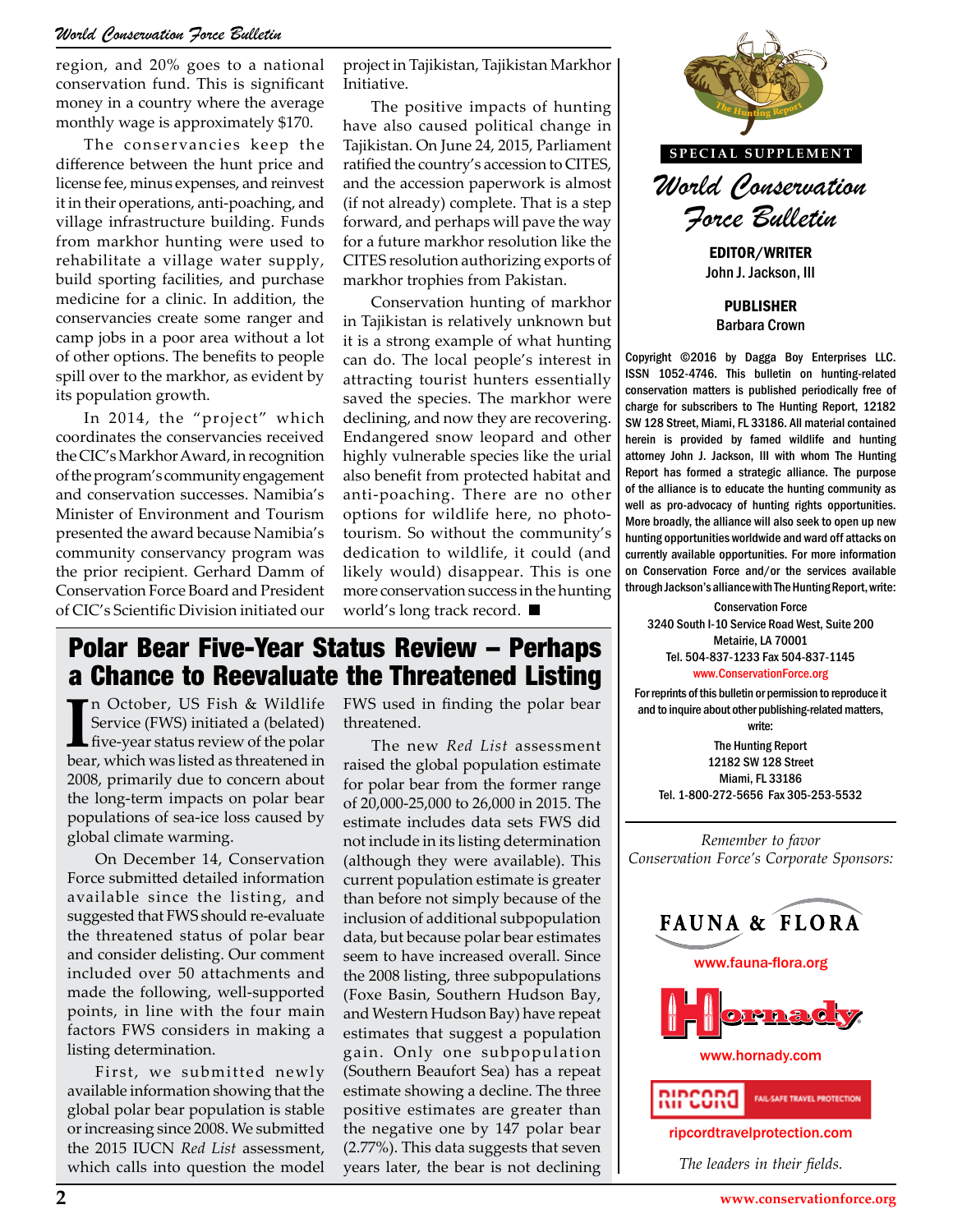as believed at the time of listing. New, best-available information points to growth as a whole, even if there may be some pockets of decline. The speculative reason for listing was erroneous.

Further, the *Red List* shortens the generation interval used by FWS. This is important because the ESA definition of "threatened" considers whether the species is "likely to become an endangered species within the foreseeable future throughout all or a significant portion of its range." The *Red List*'s generation interval shortens the "foreseeable future" by a decade from that used by FWS, which means the effects of climate change are not likely to be as severe. In this 35-year period, according to the *Red List*, the polar bear population faces a "significant" probability of a decline of marginally more than 30% of current estimates, but a "low" risk of a decline of more than 50% of current estimates. In addition, the Polar Bear Specialist Group estimated that in 2015, six polar bear subpopulations are stable, one is increasing, and only three are potentially in decline. Taken together, this data undercuts the FWS' 2008 model which supported the listing. That model looked at sea-ice losses over a 45-year period. It predicted that several polar bear sub-populations would face a "trend towards extirpation" within 45 years. But the *Red List* data suggests polar bear will not decline significantly within 35 years. That is also a reason for delisting, as it means the polar bear is not likely to become endangered any time soon.

Second, in the listing determination, FWS expressed concerns about overharvest of polar bear exacerbating the decline caused by climate change. But we submitted new information showing that polar bear harvests are lower now than in 2008. In particular, we submitted information about Canada's offtake, as Canada is the only country that allows offtake for sport-hunting and commercial trade in polar bear products. We submitted information showing Canada carefully controls and monitors offtakes, limited to a sustainable level of less than 4% of the country's total polar bear

population.

FWS acknowledged in its recently published draft Polar Bear Conservation Management Plan that a fixed-rate harvest of polar bears is sustainable, even in a declining population, as long as the population is adequately monitored and the offtake is adjusted based on the decline. Canada helped write FWS' draft plan, and will include the same concept in its management plan for polar bear. And Canadian territories already adaptively manage their offtakes in this way.

We also submitted information showing that a limited, regulated offtake is necessary to maintain indigenous support to manage polar bear populations at high levels of recovery, and information showing that regulated sport-hunting can be a critical generator of indigenous support because it generates more revenue than commercial trade in polar bear products. The revenue is critical for communities in the Arctic because the cost of living is high and there are few

other sources of income. The IUCN recognized this fact in the 2015 *Red List* assessment, and we submitted additional information from TRAFFIC and other sources to drive it home.

We also pointed out that the CITES Parties have twice refused to up-

list the polar bear to Appendix I, acknowledging that limited trade in polar bear parts is not a detriment to the species. Most recently the CITES Animals Committee removed polar bear from the Review of Significant Trade process. These actions acknowledge that Canada is effectively managing its polar bear populations, which FWS must take into account in a listing determination.

Third, we submitted documentation that disease and predation are not significant threats to the polar bear. And finally, we submitted documentation showing that several international initiatives which were not implemented in 2008 have now been implemented, including a bilateral agreement between the US and Russia

and the Polar Bear Range Nations' Circumpolar Action Plan for polar bear management. This information is important because FWS based part of the listing determination on the inadequacy of existing regulatory measures, because these initiatives had not yet been developed.

 We also submitted documentation of Canada's polar bear management because under the ESA, FWS must consider range nation management programs. Since FWS listed the polar bear as threatened in 2008, Canada has also listed the polar bear, as a species of Special Concern under its Species at Risk Act. Canada published a National Conservation Strategy and is close to finalizing a National Management Action Plan for polar bear. And in 2014, Canada presented on its polar bear management to the European Union's Scientific Review Group (SRG). The EU SRG approved imports of most polar bear hunting trophies after its review of Canada's efforts.

We argued that these factors suggest the polar bear is more than adequately

> safeguarded, is not at risk of "likely" extinction in the "foreseeable future," and is potentially most at risk from well-meaning overprotection. We submitted information to FWS that most Inuit believe there are too many polar bear right now, and

increased protection (which means decreased hunting and trade) will weaken the buy-in of indigenous communities to the current high levels at which polar bear are managed. For these reasons, we argued that FWS should consider down-listing the polar bear under the ESA.

Information was also submitted by the Canadian Wildlife Service, the Alaska Department of Fish and Game, SCI, the Alaska Oil and Gas Association and American Petroleum Institute, Defenders of Wildlife, and the Center for Biological Diversity together with the Animal Welfare Institute, Humane Society International and HSUS, and the Natural Resources Defense Council. Of these comments, two (in addition to Conservation Force) asked FWS to consider de-listing the

"..seven years later, the bear is not declining as believed at the time of listing. New, best-available information points to growth as a whole..."